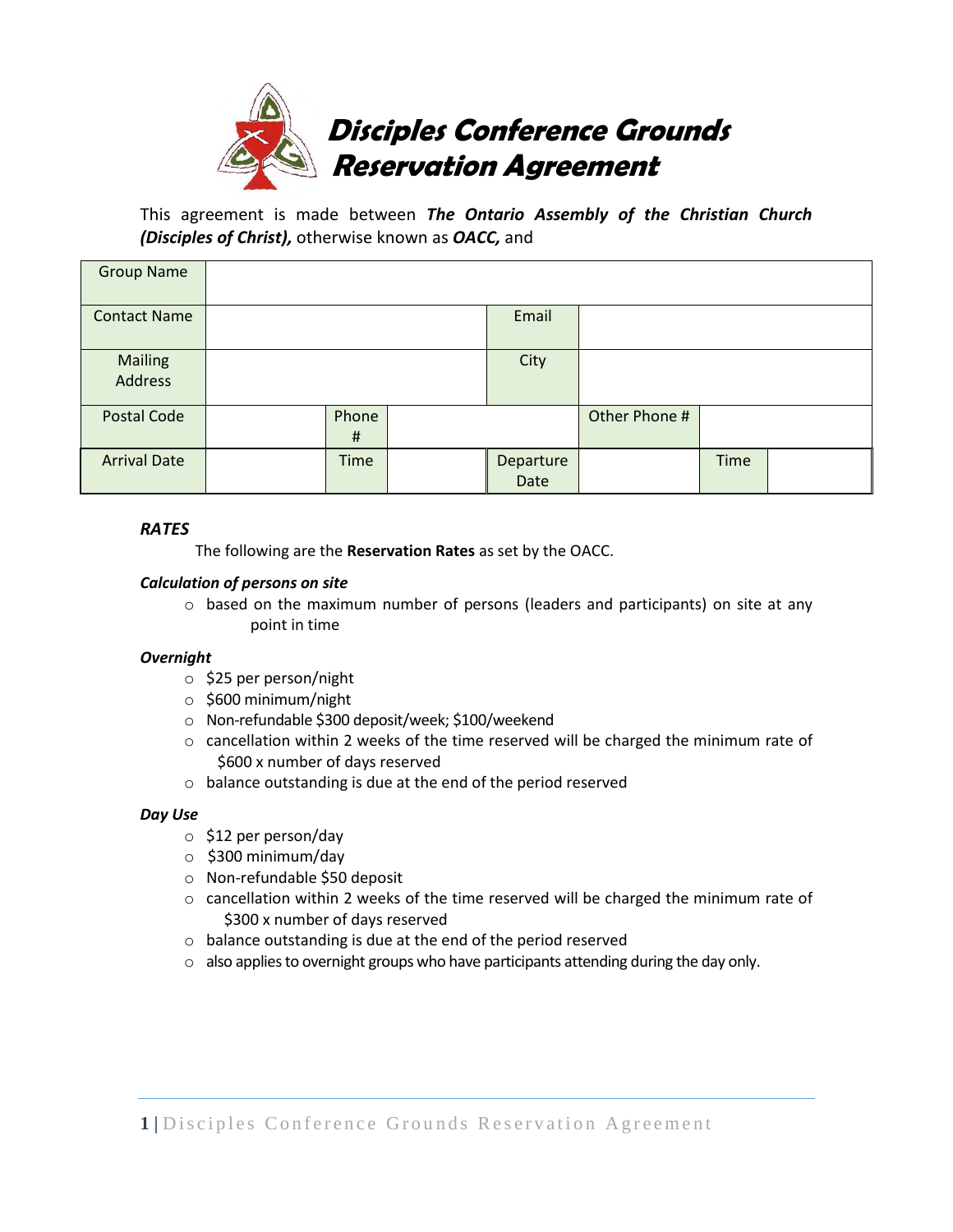# **Terms and conditions**

-Please share all terms and conditions of your stay with all members of your group-

## **Rates Include**

- Rates are for facilities only. The site is not shared by more than one group, use is private.
- Kitchen equipment is supplied. Groups provide and prepare their own meals.
- Bathroom and kitchen paper products are supplied.
- Beds include a mattress. Groups are responsible for their own bedding.
- Firewood is supplied.
- Groups are expected to leave the facility as they found it or better. Normal cleanup is the responsibility of the Disciples Conference Grounds (DCG).
- A DCG staff person is onsite for the duration of the reservation as a resource and to perform routine maintenance.

## **Insurance**

*The Ontario Assembly of the Christian Church (Disciples of Christ)*, referred to hereafter as the *OACC*, will not be held responsible for any accidents which occur during the reservation period at the Disciples Conference Grounds.

\*Each Group, Family events included, are required to have its own liability insurance and limited and conditional coverage for physical and sexual abuse, referred to as 'Special Event Liability Policy'. The *OACC, Disciples Conference Grounds* and the *Ontario Camps Association* will need to be added to your group's insurance coverage as a third party insured. Send proof of liability insurance with this agreement\*

# **General**

- There is a maximum capacity of 70 persons on site during an overnight reservation.
- Conduct a "walk through" with the custodian or their designate and your Group's person in charge before and after each reservation to check for damages and cleanliness of the Conference Grounds. Each Group is responsible for light cleaning, and repairs or replacement of buildings or equipment damaged or broken during the reservation period - regular replacement or repairs are not included.
- The complete Bunk Occupant list must be given to the Custodian at the beginning of the Group's stay for emergency purposes.
- Groups are not permitted on site until their reservation begins.
- Vehicles may **park only in the designated parking area by the main entrance** at the front of the Disciples Conference Grounds.
- Trailers are ONLY permitted at the trailer sites at the main entrance.
- Administration building is for ADULT USE ONLY.
- Each cabin must have at least one residing adult/counsellor (over 18 years of age) for insurance purposes.
- Each group is responsible to have designated First Aid Person among them.
- Deliveries to DCG will NOT be made outside of your reservation.
- PETS are NOT ALLOWED on the Disciples Conference Grounds, unless they are required as specified in the Accessibility for Ontarians with Disabilities Act. Please make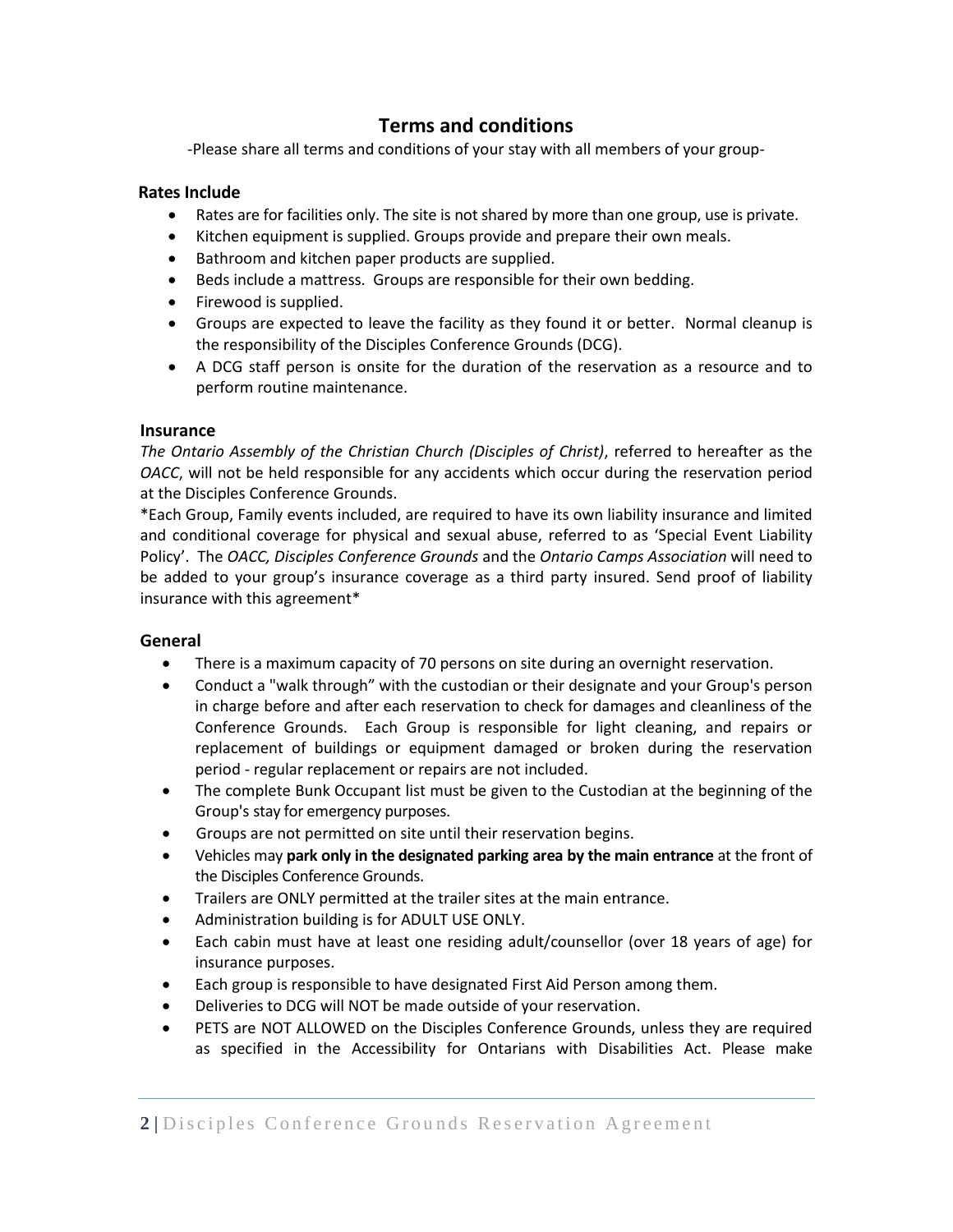arrangements for your pets prior to your stay at the Disciples Conference Grounds. Contact information for local kennels can be provided on request by contacting the Camp Manager at camping@oacc-disciples.com.

- NO ELECTRIC HEATERS are allowed on the Disciples Conference Grounds.
- All fixtures, furniture and decorations are to remain in place as found.
- Respect for the natural environment is imperative, and no garbage should be left behind in the forest, trails, cabins or recreational areas of the Disciples Conference Grounds.

## **Kitchen**

- The kitchen is inspected yearly by the *Haldimand/Norfolk Health Unit*.
- Kitchen staff and food services are not included in the reservation rate. If you require assistance in this area please contac[t camping@oacc-disciples.ca](mailto:camping@oacc-disciples.ca) .
- \*Each group will have a Food Handler Certified person in the kitchen. (The local health unit may conduct spot checks)\*
- The water supplied by the Disciples Conference Grounds is safe to consume. Should your Group wish to use other sources, it is entirely the responsibility of your Group to bring its alternative supply.
- Advise your group to conserve water, soap, and toilet paper.
- Recycle and compost as appropriate.
- Follow posted procedures for washing dishes and cleaning the kitchen.
- Be kind to the Septic System Do not dispose of grease down drains or sanitary products into toilets.
- No cooking or open flame by the cabins. The kitchen is designated for meal preparation. The designated area for open flame is the campfire area or the fireplace in the Dining Hall.
- Maintain safe and full access to the electrical panels in the kitchen and pantry area.

## *PAYMENT*

**All payments**for use of the Disciples Conference Grounds are to be

- o Forwarded promptly to the *OACC* with this agreement completed and signed and proof of insurance.
- o Cheques are **PAYABLE TO**
	- **"The Ontario Assembly of the Christian Church (Disciples of Christ)"** or **"OACC"**

| Send payment to: | <b>OACC Disciples Conference Grounds - Reservation</b> |  |  |
|------------------|--------------------------------------------------------|--|--|
|                  | c/o OACC Treasurer                                     |  |  |
|                  | P.O. Box 163                                           |  |  |
|                  | Aylmer Stn Main,                                       |  |  |
|                  | <b>Aylmer West, ON</b>                                 |  |  |
|                  | <b>N5H 2R9</b>                                         |  |  |

- o Balance is due at the end of your stay (Cash, cheque or e-transfer)
- o E-transfers can be sent to Email: [oaccbooks@gmail.com](mailto:oaccbooks@gmail.com)
- o Late fees will be applied to outstanding accounts

 *NOTE:* All rates are for the use of the Disciples Conference Grounds facilities only. Bookings will normally be made by a faith based or non-profit organization.